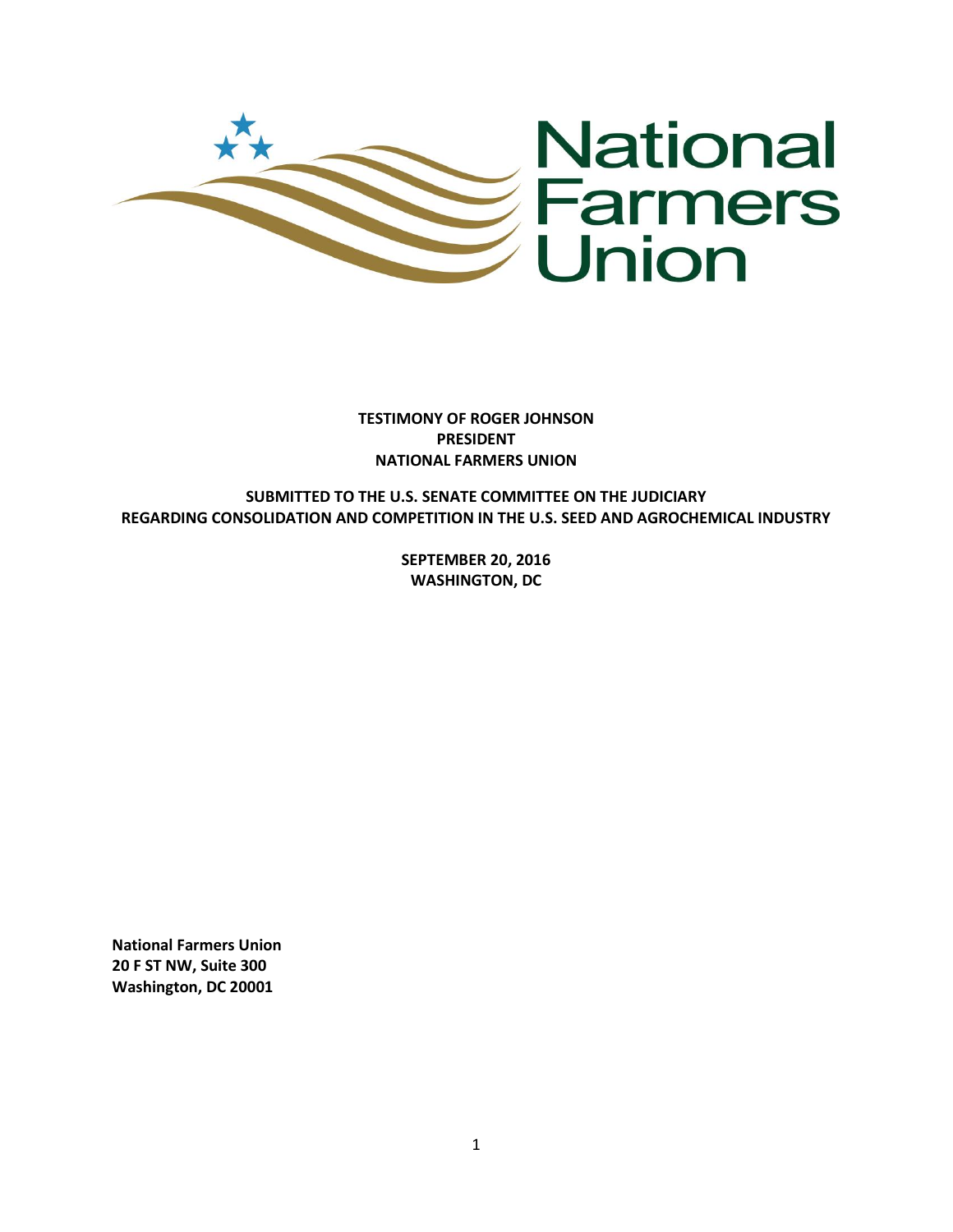## 1. Overview

Thank you for the opportunity to testify and for the important work of this committee examining consolidation in agriculture, particularly in the U.S. seed and agrichemical industry. National Farmers Union (NFU) represents about 200,000 family farmers. NFU was organized in Point, Texas in 1902 with the mission of improving the wellbeing and economic opportunity for family farmers, ranchers, and rural communities through grassroots-driven advocacy. That mission still drives NFU's work today. As a general farm organization, NFU represents agricultural producers across the country and in all segments of agriculture.

NFU, as directed by its member driven policy established at its annual convention, advocates for competitive markets that allow family farmers to succeed.<sup>1</sup> In pursuit of these goals, NFU has routinely weighed in with legislators and antitrust regulators on consolidation in both the agricultural inputs sector as well as the agricultural processing sector. Inadequate market competition is one of the most pressing issues facing producers across the country.

NFU has been concerned over the long-term trends of consolidation in the agricultural inputs sector. The current third wave of consolidation with the announced mergers of Dow and DuPont; Bayer and Monsanto; and ChemChina and Syngenta results in an unacceptable level of concentration. With the downturn of the agricultural economy, the entire agriculture sector is engaged in rapid consolidation. DowDuPont, Bayer-Monsanto, and Chemchina-Syngenta would have more than 80% market share of the U.S. corn seed sales and 70% of the global pesticide market.<sup>2</sup> These mergers will result in fewer choices for farmers, higher prices, and less innovation. I strongly encourage Congress to continue to examine consolidation and its impacts. In addition, consolidation resulting in a few firms with substantial market share of a sector, using indices such as Herfindahl-Hirschman Index (HHI) or Concentration Ratios (CR4), should be prevented by law.

2. Legal Framework

The need for greater competition oversight today is informed by the history of competition legislation and enforcement in the U.S. The 1890 Sherman Act,<sup>3</sup> the first federal antitrust law, protected consumers by barring businesses from taking actions to preserve existing monopolies and entering into agreements that stifle competition. The Sherman Act allows the government to block both actions and results that unfairly limit competition.

In time, many businesses found new ways to circumvent competition. Mergers became increasingly popular as a means to achieve the same goals as establishing trusts without violating the Sherman Act. Demonstrating that the innovation of anticompetitive forces must be matched by progressive regulation in order to secure the same level of consumer protection, Congress passed the Clayton Antitrust Act<sup>4</sup> in 1914 to bar the following specific actions if they limit competition:

• Price discrimination among producers,

 $\overline{a}$ 

<sup>1</sup> "2016 NFU Policy." *National Farmers Union*. N.p., 12 May 2016. Web. 19 Sept. 2016. <http://nfu.org/2016-nfupolicy>.

<sup>2</sup> Steele, Anne. "Bayer's Deal for Monsanto – At A Glance." *Wall Street Journal*. N.p., 14 Sept. 2016. Web. 19 Sept. 2016. Available at http://blogs.wsj.com/briefly/2016/09/14/bayers-deal-for-monsanto-at-a-glance/

 $3$  15 U.S.C. § 1-7.

<sup>4</sup> 15 U.S.C. § 12-27, 29 U.S.C. §§ 52-53.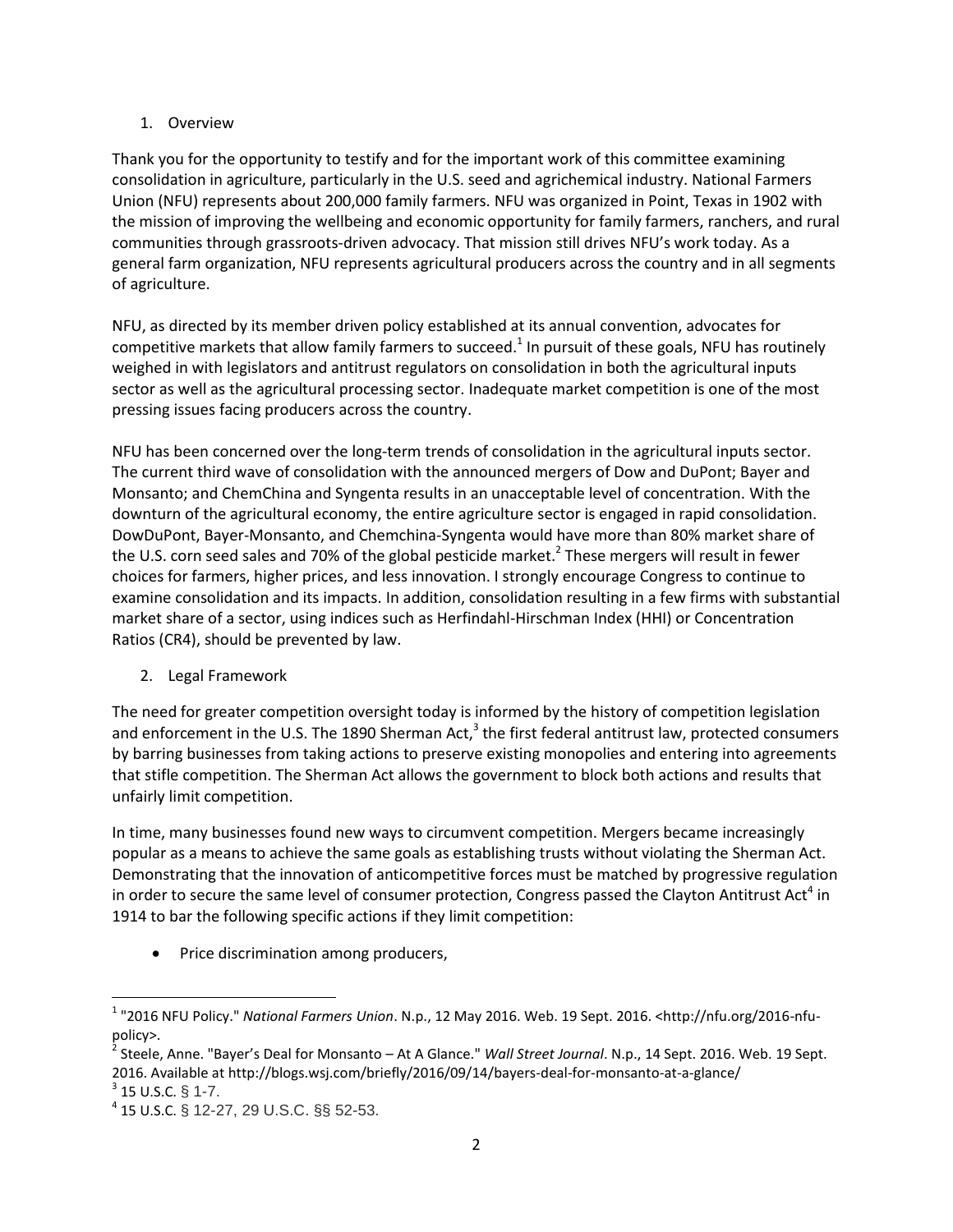- Exclusive dealing agreements,
- Tying arrangements, and
- Mergers and acquisitions.

In 1936, Congress added price discrimination against "equally-situated distributors" to the list of actions that are prohibited when they suppress competition with The Robinson-Patman Act.<sup>5</sup>

In 1950, Congress amended the Clayton Antitrust Act to strengthen it and plug loopholes, motivated by desire to protect local economic controls and small businesses and move the opportunity for government intervention to earlier phases of rising anticompetitive trends. Judicial interpretation of these amendments in *Brown Shoe Co. v. United States<sup>6</sup>* also clarified that federal intervention was appropriate when harm to competition is probable, as opposed to certain. That case also established the relevance of the structure, history and likely trajectory of the industry in question as to how mergers are assessed, an especially salient point today.

The long-held and strong value placed on vigorous protection of consumers against monopolistic tendencies is also evidenced by Congress' creation of an agency specifically dedicated to investigating and blocking anticompetitive behavior in the Federal Trade Commission Act of 1914.<sup>7</sup> Preserving competitive markets was deemed too important to be left solely to one section of the Department of Justice; the new agency would focus solely on consumer protection and blocking anticompetitive actions.

In the past few decades, though, federal enforcement actions have waned, especially where companies proposing mergers can demonstrate that larger, combined businesses can offer lower prices. But when competition is limited, there are no long-term safeguards against future consumer price hikes.

What enforcement does take place has been more focused on horizontal restraints than other more varied types of anticompetitive activity. This hands-off approach to antitrust enforcement has led to the highly consolidated economic conditions prevalent today, the resulting vulnerability of American farmers, and a food system in need of more resilience. But despite assurances to the contrary, prices farmers pay for inputs have risen as mergers among input providers accelerated. And anemic enforcement focused on prices does not account for other important values pursued through competitive markets like innovation and entrepreneurship.

As recently as the 1970's, there was significant competition in the seed market. Within that market there were thirty separate companies that became the big six we are familiar with today. These players make up more than 60 percent of the global seed market and 76 percent of the global agricultural chemical market. The top three own 85 percent of the corn patents and 70 percent of the non-corn patents.<sup>8</sup>

Institutional economists suggest that when four firms control 40 to 50 percent of the market it is no longer competitive, since a company could signal that it intended to increase prices and the other companies have incentives to follow suit.

 $\overline{a}$ 

 $<sup>5</sup>$  15 U.S.C. § 13.</sup>

<sup>6</sup> 370 U.S. 294 (1962).

 $^{7}$  15 USC  $\S$ § 41-58.

<sup>8</sup> Howard, Philip H. "Intellectual property and consolidation in the seed industry." *Crop Science* 55.6 (2015): 2489- 2495. Available at

http://www.apbrebes.org/files/seeds/files/Howard\_seed\_industry\_patents\_concentration\_2015.pdf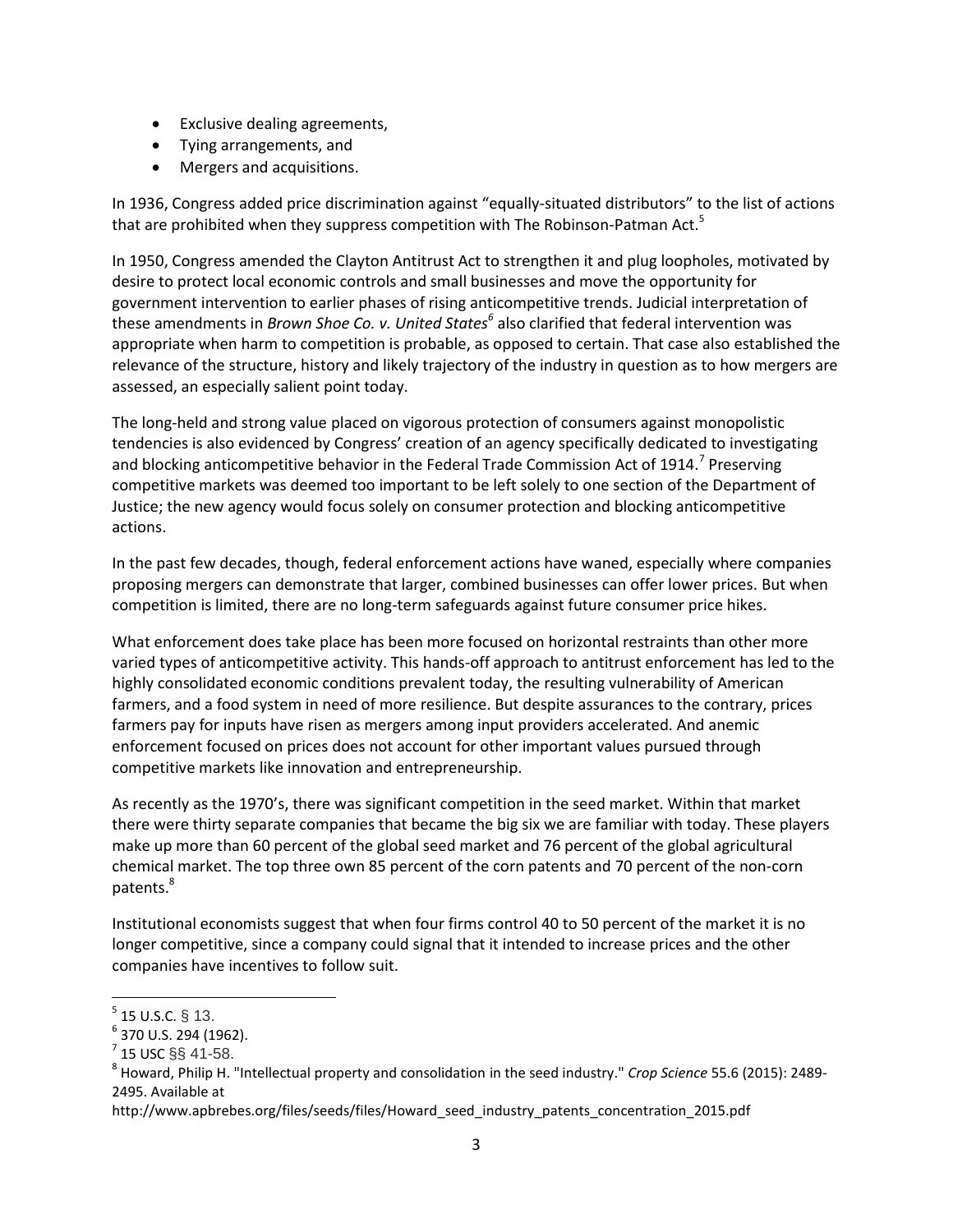It is also easier to fix prices when there are fewer market participants. In the biotech seed space, accusations of this have spilled out in the open, most notably between DuPont and Monsanto during the late 1990's. From 1996 to 2013 the top ten seed companies purchased roughly 200 seed companies and bought equity stakes in dozens of other seed companies.

In this space legal disputes, whether related to price or control, are often resolved through either technology sharing agreements or the purchase of smaller firms.

Dominant firms are reducing the availability of non-transgenic varieties and increasing the price of the remaining non-transgenic varieties to discourage the use of those varieties. In Illinois, a survey found that 40 percent of farmers did not have access to any non-transgenic high yielding seed corn.<sup>9</sup>

One of the arguments frequently made in support of consolidation in the agricultural technology sector is that larger firms will have *greater* capacity to innovate because they have the capital resources to endure the regulatory process. While we reject the premise that fewer firms will result in greater innovation, we do acknowledge that the regulatory environment in the U.S. is costly and can be prohibitive for smaller firms to compete. The unpredictable and lengthy regulatory review process, particularly in the biotechnology space, encourages greater consolidation in the sector. Regulators need stable funding, professional discretion, and insulation from politics in order to review these products safely, efficiently, and in a timely manner.

3. Dow and DuPont

 $\overline{\phantom{a}}$ 

The merger between the Dow Chemical Company (Dow) and E. I. du Pont de Nemours and Company (DuPont) started the third wave of consolidation in the agricultural biotechnology, seed, and chemicals sector. Preceded by two major waves in the mid-1980s and again in the late 1990s to late 2000s, this merger combines two of the "Big 6" firms.

A combined DuPont and Dow would have a market share of 41% and 38% in corn and soybean seeds, respectively.<sup>10</sup> In 2014, the ranking of the Big 6 in total global agriculture-related revenue was: Monsanto (\$16 billion), Syngenta (\$14 billion), Bayer (\$12 billion), DuPont (\$11 billion), Dow (\$7 billion) and BASF (\$7 billion).<sup>11</sup> The proposed merger of Dow and DuPont would combine the 4<sup>th</sup> and 5<sup>th</sup> largest rivals, creating a firm that would surpass Monsanto as the current leader.<sup>12</sup> It is also important to note that the prospective merger of Monsanto and Bayer would combine the  $1<sup>st</sup>$  and  $3<sup>rd</sup>$  largest firms. The two mergers together would therefore create a Big 4, dominated by a Monsanto-Bayer and Dow-DuPont duopoly.

<sup>9</sup> Howard, Philip H. "Intellectual property and consolidation in the seed industry." *Crop Science* 55.6 (2015): 2489- 2495. Available at

http://www.apbrebes.org/files/seeds/files/Howard\_seed\_industry\_patents\_concentration\_2015.pdf <sup>10</sup> "Dissecting Dow and DuPont Deal: Concern over Concentration." *Forbes*. Forbes Magazine, 15 Sept. 2016. Web. 19 Sept. 2016. Available at http://www.forbes.com/sites/greatspeculations/2016/09/15/dissecting-dow-anddupont-deal-concern-over-concentration/#2b7ea91662f2

 $11$  DuPont and Dow to Combine in Merger of Equals, (Dec. 15, 2015), at 8. Presentation can be found at http://www.dow.com/en-us/investor-relations/investor-presentations.

 $12$  Mulvany, Lydia, Sara Forden, and Patrick Gower. "Dow-DuPont Merger Likely to Face Antitrust Scrutiny Worldwide."*Bloomberg.com*. Bloomberg, 11 Dec. 2015. Web. 19 Sept. 2016. Available at

http://www.bloomberg.com/news/articles/2015-12-11/dow-dupont-merger-likely-to-face-antitrust-scrutinyworldwide; see also Jacob Bunge and Brent Kendall, Merger of Dow, DuPont Likely to Get Close Antitrust Scrutiny (Dec. 9, 2015), http://www.wsj.com/articles/merger-of-dow-dupont-likely-to-get-close-antitrust-scrutiny-1449709088.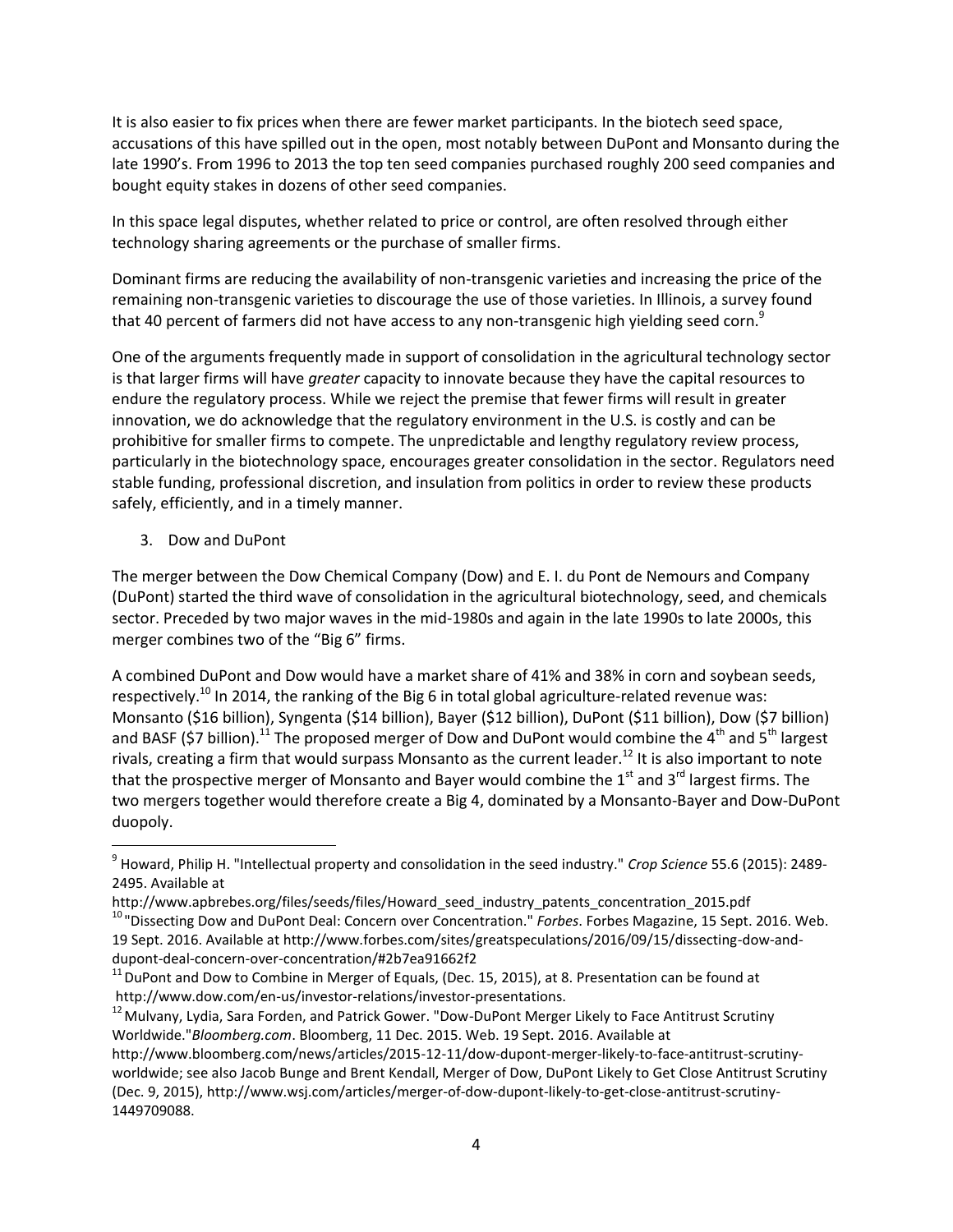In a letter to the Department of Justice, NFU, Food & Water Watch and the American Antitrust Institute outlined the competition concerns relative to the merger of Dow and DuPont. The proposed merger of Dow and DuPont is likely to adversely affect competition in three ways. First, it will eliminate head-tohead competition in markets for crop seed and chemicals. Second, the proposed merger will eliminate head-to-head competition in agricultural biotechnology innovation markets and reduce opportunities for pro-competitive research and development (R&D) collaborations. Third, the merger would create substantial vertical integration between traits, seeds and chemicals. The resulting "platform" could be potentially engineered for the purpose of creating exclusive packages of traits, seeds and chemicals that do not "interoperate" with rival products. This will likely raise entry barriers for smaller rivals and increase the risk that they are foreclosed from access to technology and other resources needed to compete effectively.<sup>13</sup>

We often discuss these mergers in broader strokes, contending that a lack of competition will negatively impact farmers. A venue, such as this hearing, provides an opportunity to discuss this topic in more specific terms. I come from a multigenerational farming background. Such a background provides me the opportunity to look at farm profitability over the years and contrast it against varying levels of choice in the marketplace.

Using my farm in Turtle Lake, North Dakota, as an example, the choices available to me for certain crops are limited and poised to be even fewer after this massive wave of consolidation. Today's Dow Agroscience and DuPont Pioneer websites provide potential customers the opportunity to review the products and its associated information online. In many cases, the choice of seed is extensive. DuPont has more than 300 unique corn seed products. Earlier this year, Dow had 336 corn seed products and today, according to their website, they have 330. Though there may be many similarities between the different traits within separate product lines, on the surface, the numbers show there is a lot of variety. While there is indeed variety, it's important to keep in mind that all trait choices are not available to all producers in all areas.

As an example, DuPont's corn trait for farmers in Johnston, Iowa number 61 different choices, while in Turtle Lake it's 29. In any potential merger scenario, there are a number of situations that this committee should weigh. Does Dow DuPont keep the over 600 traits and if so, how does that market force allow them to foreclose new entrants from a hyper consolidated seed market? Additionally, if the companies divest product lines, how does that impact producers who are left with fewer trait options? With corn, I'm worried about the first scenario. Innovation by new entrants and the associated competition that comes with that is critical in advancing technologies for the benefit of producers.

The second scenario is of less concern as it relates to corn trait selection in Turtle Lake. While there may be substantial choice for farmers in this area for corn, canola brings more challenges. Availability of canola traits in Turtle Lake offers an important picture of what further consolidation could bring. At this time, Dow offers 5 canola traits, DuPont offers 3 traits. A reduction of one or two traits represents a significant change in what producers have available to grow. This scenario could also extend to other small grains that northern producers have traditionally relied upon for crop rotations and diversity of production to mitigate risk.

4. Bayer and Monsanto

 $\overline{\phantom{a}}$ 

<sup>&</sup>lt;sup>13</sup> American Antitrust Institute, Food & Water Watch, and National Farmers Union. "The Proposed Dow-DuPont Merger." Letter to Renata Hesse, Principal Deputy Assistant Attorney General, U.S. Dept. of Justice. 31 May 2016. Available at http://nfu.org/wp-content/uploads/2016/05/Joint\_Dow-Dupont\_5.31.16.pdf.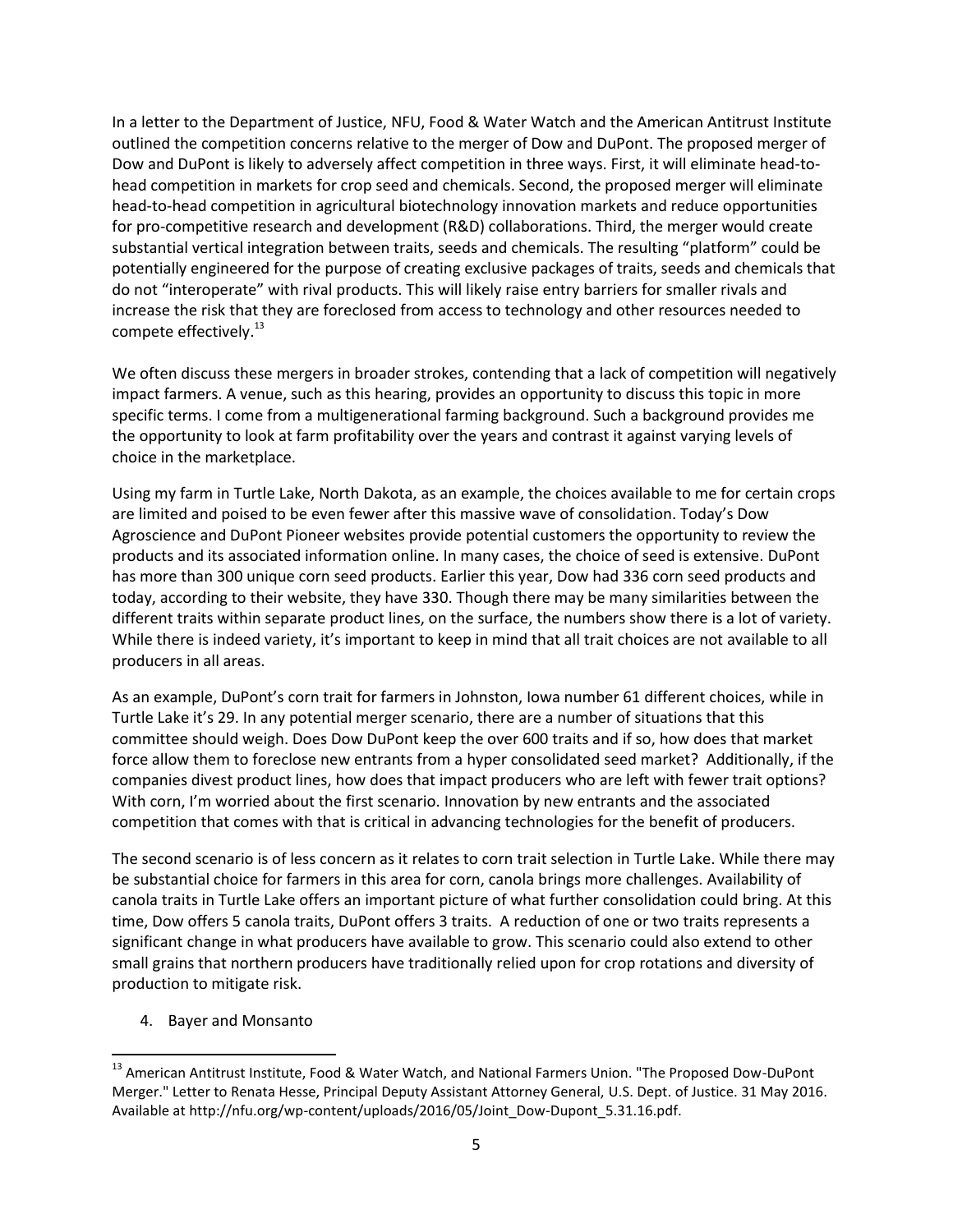The issue of choice also comes into play when examining the recently announced acquisition of Monsanto by Bayer. Monsanto has 21 brands related to seeds and traits.<sup>14</sup> Bayer has fewer traits and seed lines with a total of 7.<sup>15</sup> In this case, Bayer is much more invested in crop protection than seed. On its surface, one could contend that this acquisition will align to provide producers integrated solutions for planting. However, there is significant overlap between the two portfolios and the merger will result in fewer choices available to farmers and higher prices.

Cotton provides an important example. FiberMax and Stoneville are the two cotton brands in Bayer's portfolio. Deltapine is Monsanto's flagship cotton brand. As part of the acquisition of Deltapine by Monsanto in 2006 the Department of Justice required that Monsanto divest Stoneville. The DOJ order recognized that the combined company would dominate the traited cottonseed market in the United States, with nearly 95 percent of all cottonseed sales in the high-value cotton-growing regions of the MidSouth.<sup>16</sup> Today, we are standing in front of a proposal that would join the two cotton brands back together and further widen it through the additional brand FiberMax. This would certainly be to the detriment of cotton farmers across the south.

Cotton overlap is not the sole concern. As I mentioned earlier, canola is an important crop in my area. Monsanto has two canola varieties under its Genuity brand, one for spring and one for winter canola. Bayer also has a single product line under the InVigor brand that has 7 varieties. Reductions in either brand would be a significant reduction in choice. But underscoring the lack of choice is also the lack of diversity. Between Dow-DuPont and Bayer-Monsanto, major canola varieties will only be sold by two companies if the mergers are allowed to move forward. Neither BASF nor Syngenta, the other two major players, sell canola. In essence, we would have a duopoly in canola seed sales.

Cross-licensing agreements are another issue to pay close attention to, especially with the merger of Monsanto and Bayer. Monsanto and Bayer are equally, if not more so, effective in leveraging crosslicensing arrangements. As an example, one needs to look no further than Liberty Link or Roundup Ready. Both of these products have made their way into a wide variety of seeds far beyond the offerings of Monsanto and Bayer product lines. Liberty Link traits can be found in Dow's Herculex, Monsanto's SmartStax, Syngenta's Agrisure, and DuPont's Optimum. Though different, Roundup Ready traits have an almost universal presence in transgenic seeds produced by Monsanto's competitors. Cross-licensing is extremely prevalent in the industry and can allow for cartel-style behavior. It raises the bar for new entrants because in addition to the substantial research and development resources required to bring a product online, new entrants would also need to pay the existing market participants in order to license existing traits.

5. ChemChina and Syngenta

 $\overline{\phantom{a}}$ 

At the time it was announced, the ChemChina acquisition of Syngenta would have created the world's largest manufacturer and distributor of agrichemicals and pesticides (the announcement of Bayer and Monsanto's merger would eclipse ChemChina-Syngenta). In addition, it is the largest Chinese purchase

<sup>14</sup> "Products." *Monsanto Brands*. Monsanto, n.d. Web. 19 Sept. 2016.

<sup>&</sup>lt;http://www.monsanto.com/products/pages/monsanto-product-brands.aspx>.

<sup>15</sup> "Home." *Bayer Seed Varieties & Hybrids*. Bayer Crop Science, n.d. Web. 19 Sept. 2016.

<sup>&</sup>lt;https://www.cropscience.bayer.us/products/seeds#>.

<sup>16</sup> Dept. of Justice. Antiturst. *Justice Department Requires Divestitures in \$1.5 Billion Merger of Monsanto and Delta & Pine Land*.*Justice.gov*. N.p., 31 May 2007. Web. 19 Sept. 2016.

<sup>&</sup>lt;https://www.justice.gov/archive/atr/public/press\_releases/2007/223676.htm>.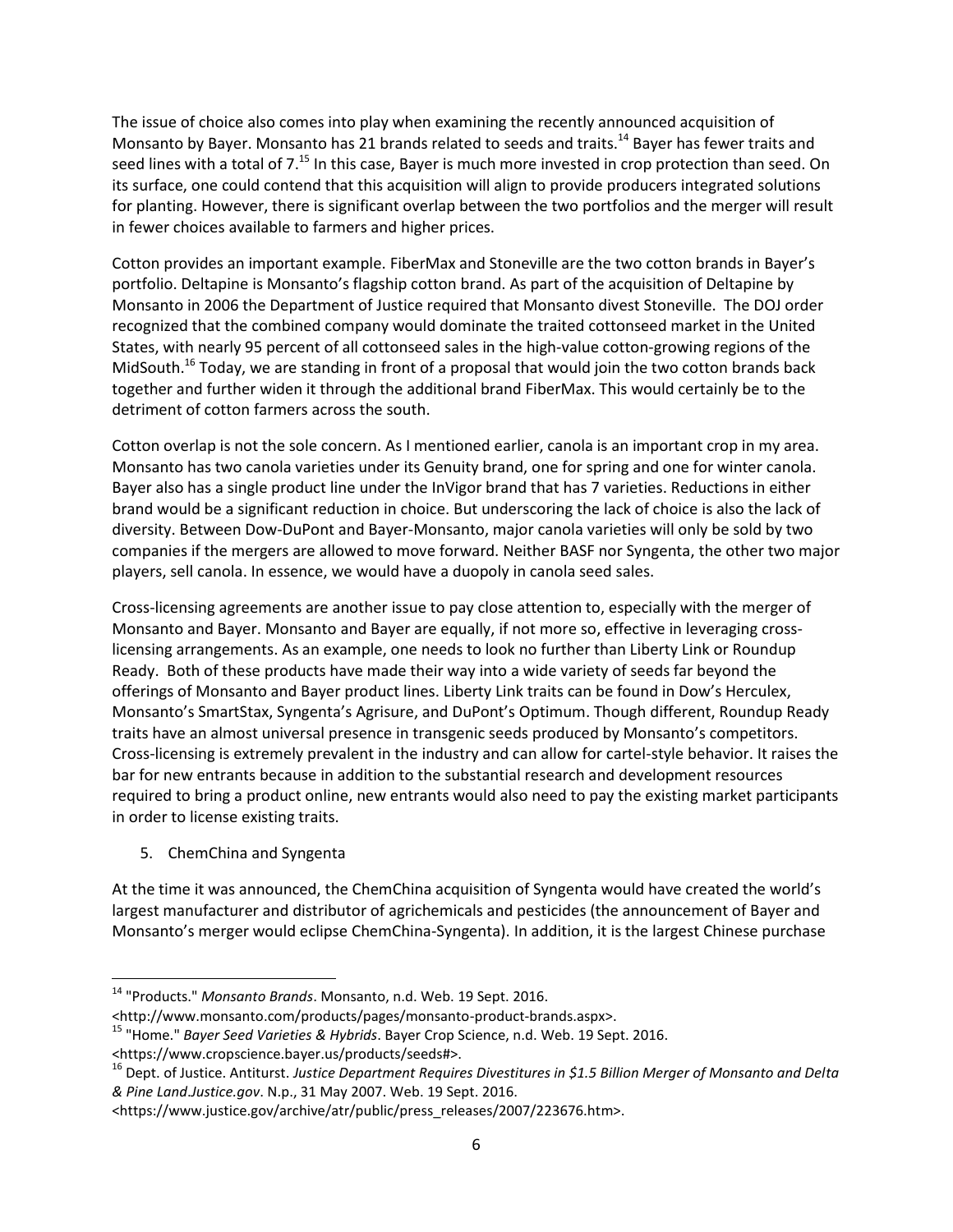of any foreign firm in history.<sup>17</sup> Syngenta is the world's largest crop protection company, with 21 percent of the global market in crop protection chemicals.<sup>18</sup> Syngenta is also a major seller of seeds in the U.S., with 10 percent market share of soybean seeds, and 6 percent of corn seeds. ChemChina is a Chinese state-owned chemical company and is the largest manufacturer of non-patented pesticides in the world.

In a letter to the Committee on Foreign Investment in the United States (CFIUS) in July of this year, NFU and Food & Water Watch outlined several concerns regarding the acquisition of Syngenta AG (Syngenta) by China National Chemical Corporation (ChemChina). Those concerns included potential impacts on national security, the transfer of critical technology, exacerbation of consolidation in agriculture inputs, and the potential for state interference in global trade.

This merger results in Chinese government control of one of the largest agrichemical and seed companies. ChemChina's president will chair Syngenta's board of directors and the majority of the board members would come from ChemChina. This means the Chinese government will have control over Syngenta's research labs and production plants. As we pointed out in our letter, many of these facilities are located in close proximity to U.S. military assets. Despite the substantial concerns conveyed to CFUIS, the Committee ultimately approved the merger.

The ChemChina-Syngenta deal will allow ChemChina to exert anticompetitive pressure on the seed and agrichemical market, increase prices that farmers pay for seeds and other inputs, and undermine the economic viability of family farms. China will have the power to favor Syngenta's business interests in the regulatory framework. Further, the industry trend has moved towards integrated platforms of complementary seeds, traits, and chemicals. Should ChemChina wish to use Syngenta's products in an integrated platform and influence market power, it could foreclose the opportunity for Syngenta to cross-license seed patents for stacked seed traits offered by other seed companies. Or ChemChina might simply be able to fast track all of its products in the Chinese marketplace and "slow-track" approvals of rival products, severely constraining open trade.

The ChemChina-Syngenta merger raises additional concerns about the future of litigation with Syngenta. Hundreds of farmers have entered into litigation regarding Syngenta's sales of the Agrisure Viptera MIR162 trait in corn seeds that was, at the time, unapproved by the Chinese regulatory authorities. As a result, China rejected corn shipments and, according to the filings, resulted in more than \$1 billion in losses for U.S. farmers.<sup>19</sup> Given ChemChina's status as a state-owned entity, the company may be able to successfully argue exemptions under the Foreign Sovereign Immunities Act (FSIA).

FSIA outlines all of the exceptions to the general immunity that foreign states are granted in the jurisdiction of U.S. courts. FSIA provides that foreign states are immune from jurisdiction for public acts, but commercial activities fall under jurisdiction. Some Chinese companies have argued that, as stateowned entities, they have protection under FSIA.<sup>20</sup> This use of FSIA to protect wholly commercial activities from falling under the jurisdiction of U.S. courts creates a whole litany of issues – including

 $\overline{\phantom{a}}$ 

<sup>17</sup> Held, Robert. "To buy a Swiss company, ChemChina must pass through Washington." *The Hill*. February 19, 2016; Scissors, Derek. "After Syngenta, what's next for China Inc.?" *Barrons*. February 23, 2016.

<sup>18</sup> Bunge, Jacob and Brent Kendall. "Merger of Dow, DuPont likely to get close antitrust scrutiny." *Wall Street Journal*. December 9, 2015

<sup>19</sup> Bunge, Jacob. "Syngenta Faces More Suits Over Viptera Corn Seeds." *WSJ*. Wsj.com, 19 Oct. 2014. Web. 19 Sept. 2016. <http://www.wsj.com/articles/syngenta-faces-more-suits-over-viptera-corn-seeds-1413743258>.

<sup>&</sup>lt;sup>20</sup> Miller, Matthew, and Michael Martina. "Chinese State Entities Argue They Have 'sovereign Immunity' in U.S. Courts."*Reuters*. Thomson Reuters, 11 May 2016. Web. 19 Sept. 2016. <http://www.reuters.com/article/us-chinausa-companies-lawsuits-idUSKCN0Y2131>.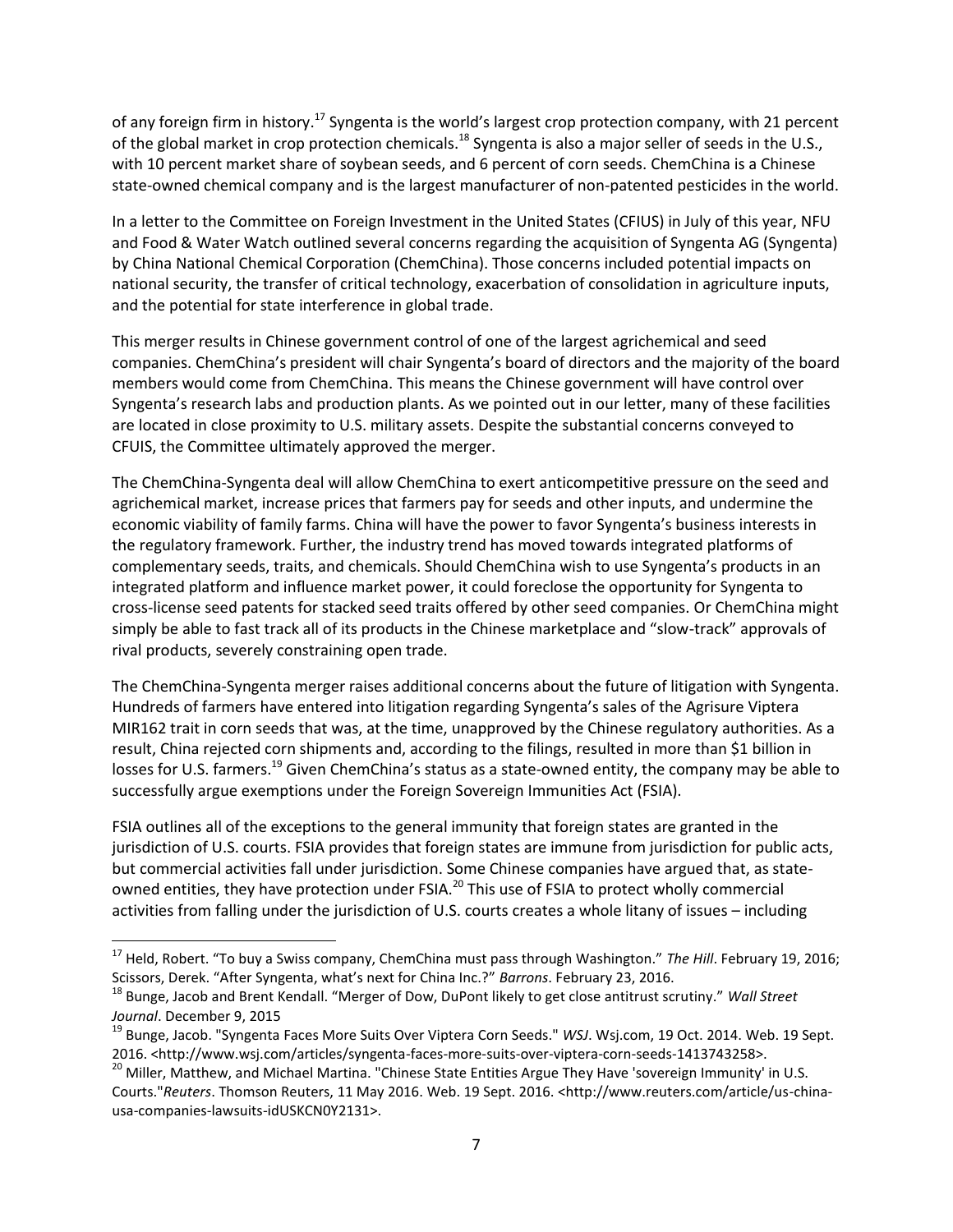creating an unfair advantage for state-owned companies.

Another issue that arises with regard to the commercial activity exemption under FSIA is the increasingly opaque corporate structures which challenge the courts to determine whether exemptions under FSIA apply. NFU appreciates Chairman Grassley's leadership on this issue with his introduction of the Stateowned entities Transparency and Accountability Reform (STAR) Act. This legislation would extend the jurisdiction for U.S. courts to state-owned corporate affiliates of foreign-owned companies for their commercial activities. This is a commonsense modernization of FSIA.

The Viptera lawsuit creates a very palpable example of a case that may not be able to proceed due to the change in ownership.

6. Mergers in the face of a faltering farm economy

 $\overline{\phantom{a}}$ 

The announcement of all of the seed and agrochemical companies comes in the midst of a struggling farm economy. As I testified in front of the House Agriculture Committee earlier this year, producers across the board are challenged by low commodity prices, high inputs costs, and significant tests to the safety net. Net cash farm income for 2016 is forecast at \$94.1 billion, down 13.3% from 2015 estimates. Farm debt is projected to be more than \$372 billion this year, which when adjusted for inflation, is the highest farm debt since the late  $1970s$ .<sup>21</sup>

Unfortunately, when firms talk about the synergies to be gained from merging, it often means layoffs. Oftentimes, those eliminated jobs are in rural areas, so when companies merge, farmers and their communities bear the brunt on both ends of the spectrum – loss of good jobs in their communities and higher input costs. Monsanto has already announced plans to cut 3,600 jobs globally, Dow has announced the elimination of 2,500 jobs, and DuPont has announced the elimination of 1,700 jobs in Delaware.

While the agrichemical and seed companies are feeling strained in boardrooms and being pressured to merge, no one feels the strain of a farm economy more than the farmers. For them, it is not just their farm business on the line, but also their homes and their entire way of life. The increase in consolidation has farmers concerned about the inevitable increase in costs that comes with it.

The issue of cost is something farmers focus a great deal of energy on. The costs of inputs over the last decade have continued to increase. I will not contend that producers have not seen additional benefits with this increase in cost. The technology has certainly advanced as yields have improved and crops have gotten healthier. However, I will contend that despite these advancements significantly more financial benefit has flowed to manufacturers than to producers.

In the last 10-12 years input cost increases have been significant. To demonstrate this point I would draw your attention to crop budgets compiled by North Dakota State University. These impartial documents allow us to explore cost without interjecting any additional agendas. The 2004 crop budget was used as a starting point because it is still publicly available. The crop budgets are broken down by region. Since Turtle Lake is in the North Central part of the state, I will use examples from those crop budgets.

<sup>21</sup> Gerlock, Grant. "With Economy Stuck In The Mud, Farmers Sink Deeper Into Debt." *The Salt*. NPR, 3 Mar. 2016. Web. 19 Sept. 2016. <http://www.npr.org/sections/thesalt/2016/03/03/468887506/with-economy-stuck-in-themud-farmers-sink-deeper-into-debt>.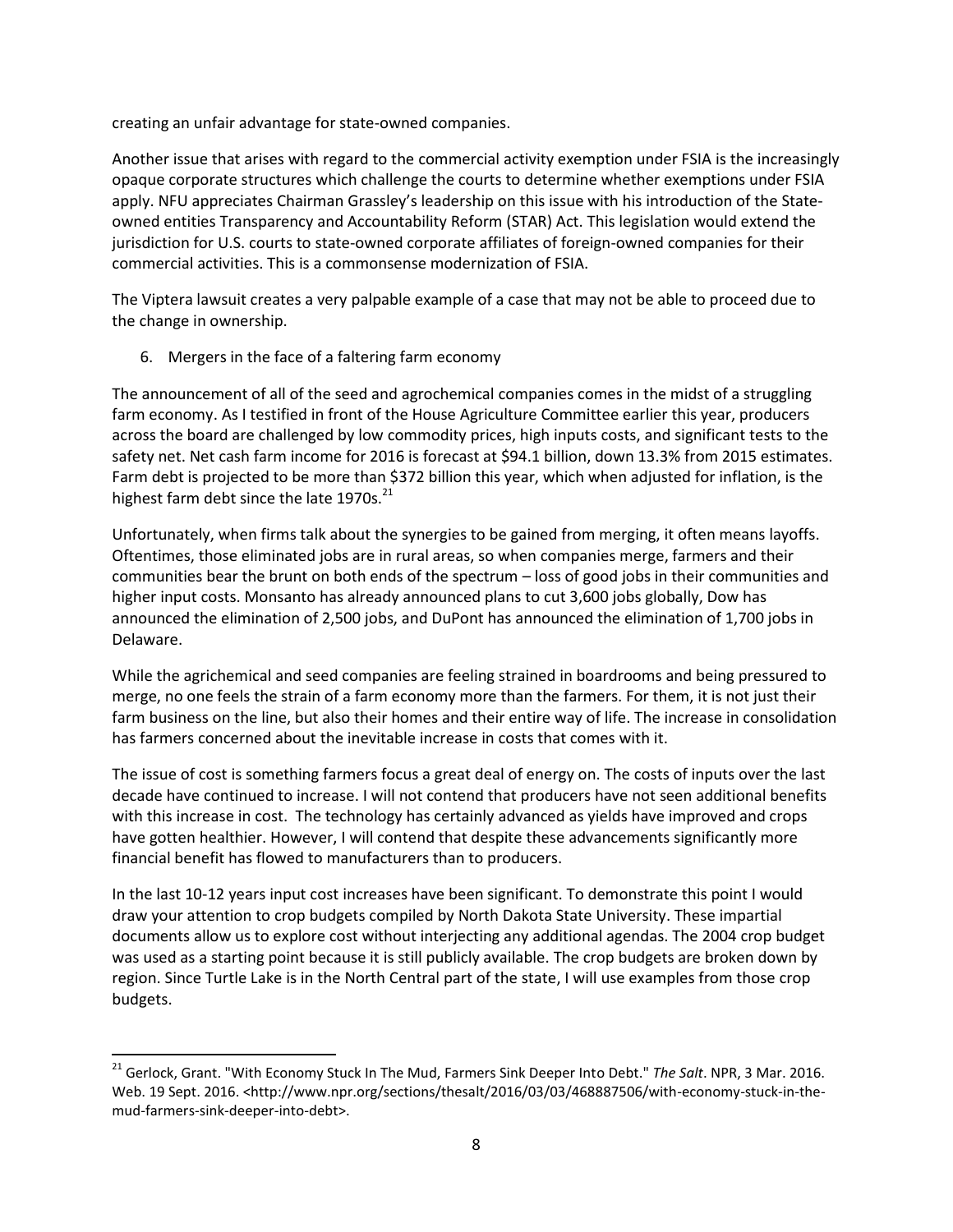As a simple price contrast, take this into consideration, fertilizer prices in 2004 were as follows: Nitrogen- \$.23/lb, Phosphorus-\$.22/lb, and Potassium-\$.13/lb. In 2016 the same fertilizer cost: Nitrogen-\$.40lb, Phosphorous-\$.44/lb, and Potassium-\$.33/lb. In other words, prices have essentiallydoubled.

Seeds also account for significant cost increases for producers from 2004 to 2016. In 2004, spring wheat cost \$5.75 a bushel, Roundup Ready corn grain was \$1.34 for 1000 kernels, canola was \$3.00 a pound, and winter wheat was \$4.75 a bushel. Today those same seeds cost \$9.25 a bushel for spring wheat, \$2.70 per thousand kernels for genetically engineered corn, \$10.25 a pound for canola, and \$8.00 a bushel for winter wheat (These seeds were picked at random, I invite anyone concerned about the seeds chosen to explore the crop budgets and the built in costs themselves). Like other input costs, seeds have doubled or nearly doubled in our sampling of seed costs.

While input costs increased, so too did yields for a range of commodities. As I previously stated, I will not contend that producers have not benefited from advanced technologies. However, by examining net farm profitability we can better understand if the cost increases are truly justified. The crop budgets from NDSU allow us to do just that. To look at profitability, one must sum the direct and indirect costs and subtract them from a farmer's income or yield times price.

Using 2004 numbers, a farmer who planted spring wheat experienced a return on labor and management of \$-17.64 an acre. In 2016 the estimate was \$-14.07 an acre. But the 2016 estimates for spring wheat assume a farmer can sell his spring wheat at \$5.26 a bushel in North Dakota. That price is very optimistic. The current spring wheat price (13 percent protein) in North Dakota is \$3.83 a bushel. If we substitute in the actual price of wheat and recalculate income the producer would lose \$-76.99 an acre. At the same time the farmer's direct costs have increased from \$55.17 in 2004 to \$153.23 in 2016. This clearly demonstrates that cost increases have not led to increases in overall farm profitability.

7. Other agricultural consolidation

 $\overline{\phantom{a}}$ 

The massive consolidation occurring in the agricultural chemical and seeds sector is only part of the story. I would encourage the Committee to also examine other consolidation in agriculture and its impacts on farmers and the rural economy. From crop inputs to technology to processors and retailers, the food system is mired in consolidation.

For example, Potash Corporation and Agrium have recently agreed to merge, creating the world's largest crop nutrient supplier with an estimated value of \$27 billion.<sup>22</sup> U.S. and Canadian farmers already pay more than 30 percent more for muriate of potash than their international counterparts.<sup>23</sup> Already, there is evidence that fertilizer producers have coordinated to raise prices, ultimately impacting consumers and farmers.<sup>24</sup>

<sup>24</sup> Taylor, C. Robert, and Diana Moss L. *The Fertilizer Oligopoly: The Case for Global Antitrust Enforcement*. Tech. Washington, DC: American Antitrust Institute, 2013.

<sup>22</sup> Skerritt, Jen, and Simon Casey. "Potash Corp. and Agrium to Merge, Creating Fertilizer Giant." *Bloomberg.com*. Bloomberg, 12 Sept. 2016. Web. 19 Sept. 2016. <http://www.bloomberg.com/news/articles/2016-09-12/agriumpotash-corp-to-combine-in-fertilizer-merger-of-equals>.

<sup>23</sup> Taylor, C. Robert, and Diana Moss L. *The Fertilizer Oligopoly: The Case for Global Antitrust Enforcement*. Tech. Washington, DC: American Antitrust Institute, 2013. <

http://www.antitrustinstitute.org/sites/default/files/FertilizerMonograph.pdf>

<sup>&</sup>lt;http://www.antitrustinstitute.org/sites/default/files/FertilizerMonograph.pdf>